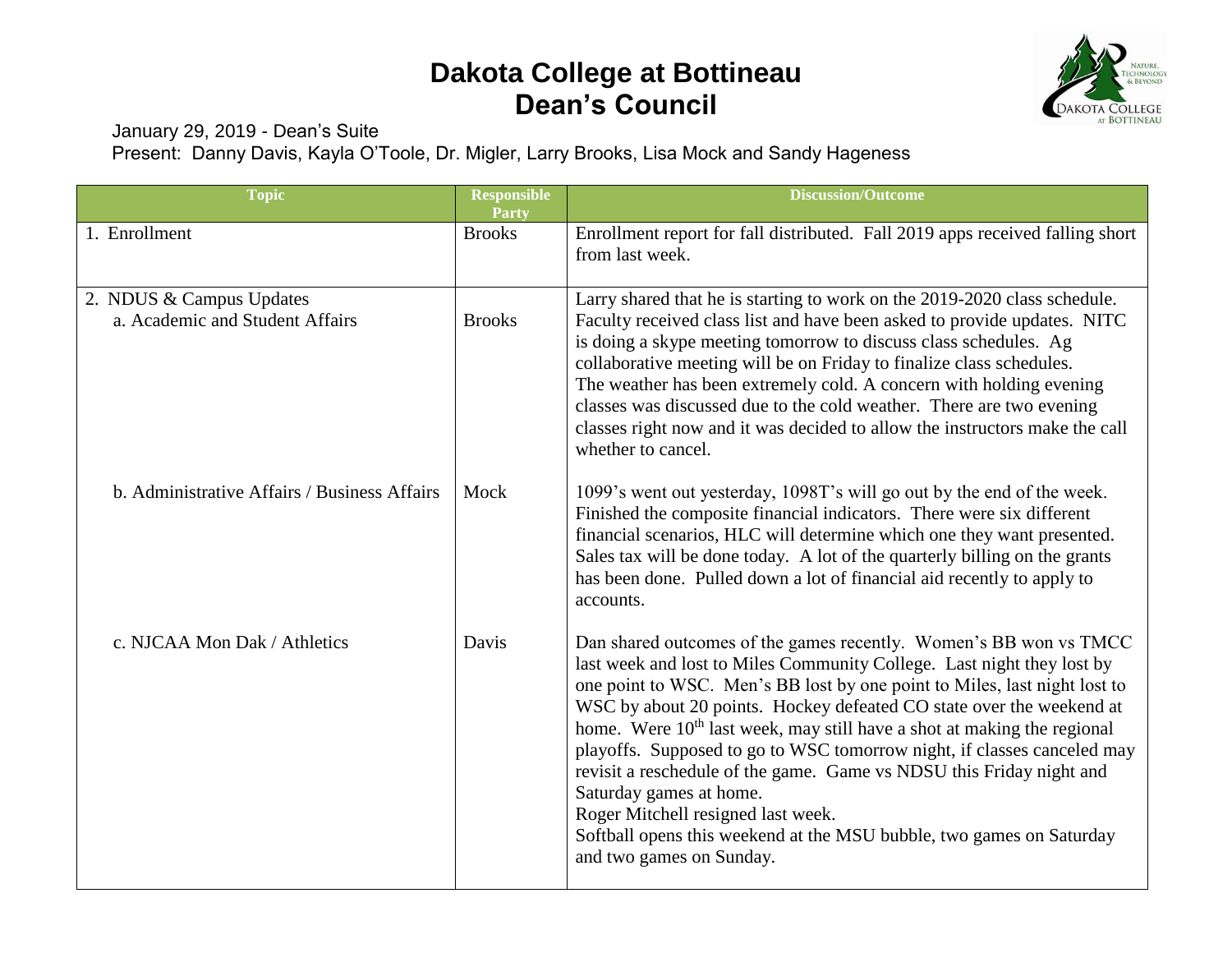## **Dakota College at Bottineau Dean's Council**



| d. Distance Education Council/Distance Ed.<br>and Academic Support Services | O'Toole       | We were notified last week that the Persistence Academy is complete, with<br>just one report left to submit.<br>The Community Ed schedule for February schedule went out yesterday.<br>There are 423 online students registered to take 865 classes. The dual<br>credit enrollment numbers will be available next week.<br>Kayla is supposed to go to Bismarck tomorrow to a NDASSP, secondary<br>school principals conference. It will depend on the weather. Tegrity will<br>be replaced by Yuja.                                                                     |
|-----------------------------------------------------------------------------|---------------|-------------------------------------------------------------------------------------------------------------------------------------------------------------------------------------------------------------------------------------------------------------------------------------------------------------------------------------------------------------------------------------------------------------------------------------------------------------------------------------------------------------------------------------------------------------------------|
| e. Public Affairs Council                                                   | Hageness      | Continue to work with advisors on the postcard mailing. Work on the web<br>site continues. This week's radio is JC Chisholm, admissions and promo<br>for the Jack Pack night.                                                                                                                                                                                                                                                                                                                                                                                           |
| f. Chancellor's Cabinet / Dean's Update                                     | Migler        | The State Board is concerned about repeat audit findings. They have<br>granted tenure to two Presidents; Valley City and Mayville State.<br>Larry and Dr. Migler are going to Minot Thursday afternoon to talk about a<br>golf course management program.<br>The 20 <sup>th</sup> day report will be generated on Monday, February 4 <sup>th</sup> .<br>Foundation Director position has been accepted by Leslie Herslip-Stevens.<br>She will start February 5 <sup>th</sup> . We have advertised for the Farm Manager<br>position previously held by Jessica Marshall. |
| 3. Other<br>• Academic Forgiveness Policy                                   | <b>Brooks</b> | <b>Click Here for Attachments</b><br>The Academic Forgiveness Policy was reviewed by the Faculty Senate. It<br>has been recommended to the Dean's Council for approval.<br>Moved by Larry Brooks to approve the Academic Forgiveness Policy<br>as recommended, second by Dan Davis. Motion carried.                                                                                                                                                                                                                                                                     |
|                                                                             |               | Larry reported that he will be working on a new committee for policy<br>review to move policies along more quickly. This will be made up of<br>representatives from the Faculty and Staff Senates.                                                                                                                                                                                                                                                                                                                                                                      |
| <b>ERM</b>                                                                  | Migler        | The review on Emergency Management Planning with the SBHE Audit<br>Committee last week, went well. It was noted that we are working on our<br>EOP and COOP plans.                                                                                                                                                                                                                                                                                                                                                                                                       |